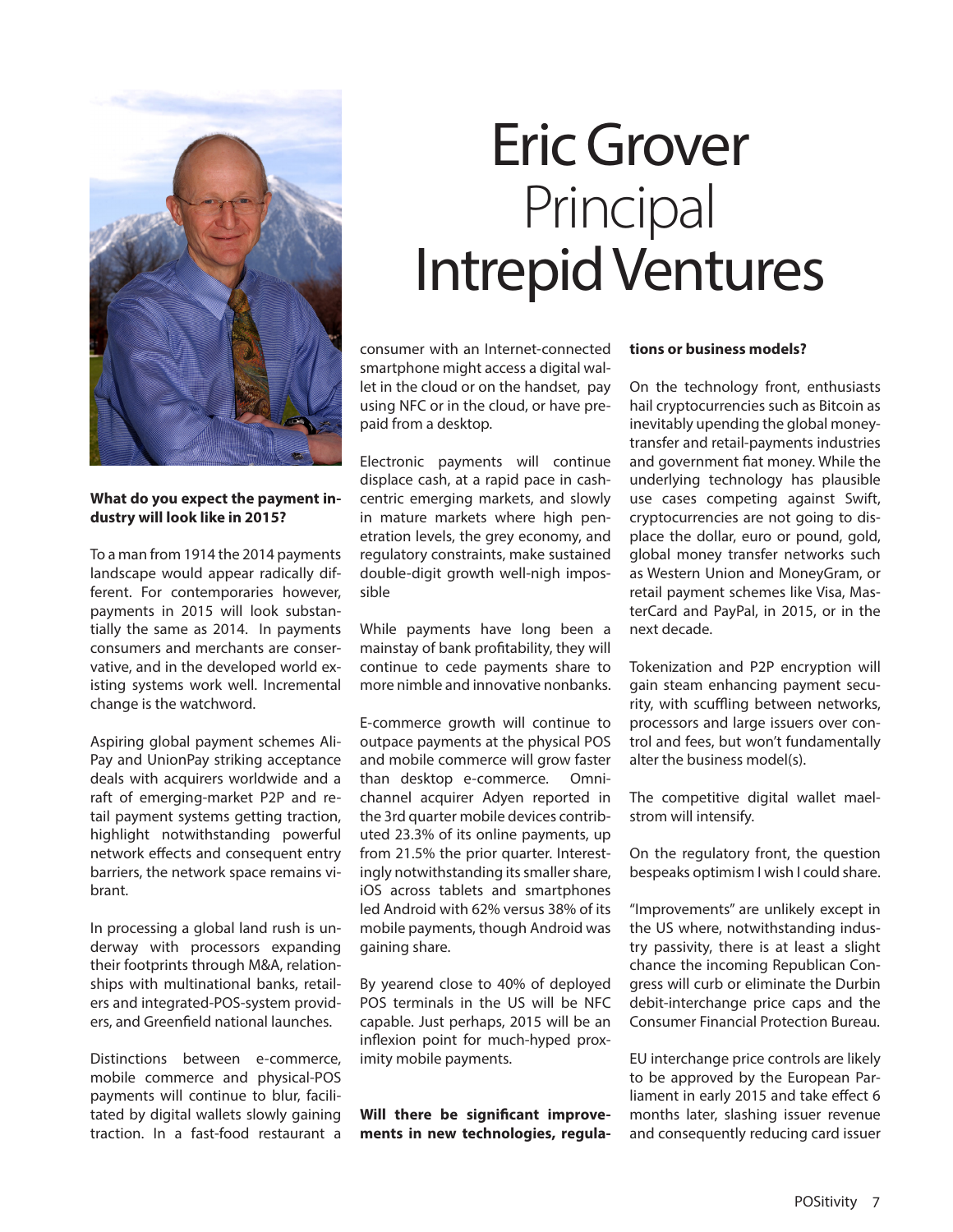innovation and cardholder value.

In October China's government indicated it intends to end UnionPay's domestic payment-card monopoly. I don't think however this means Visa, Master-Card, Amex, JCB and Diner Club will be free to compete on a level playing field as they do in the US and UK anytime soon. My guess is China will drag out an approval and certification process, demand the networks install domestic switches in China, which they will, and delay giving major Chinese banks (controlled by the state) the green light to support domestic transactions.

It's worth recalling in 2001 China committed to completely open up its domestic payment-card market by the end of 2006. In 2010 the US filed a WTO complaint I like to think in part inspired by my call in "Press China to Keep Card Promises" and "Reckless Trade Policy" for it to do so. The first time I spoke with the USTR about China's domestic payment network market they were completely unaware of China's noncompliance because none of the networks complained as all believed by playing nice they would win themselves a privileged position in China. In 2012 the US largely prevailed and China said it wouldn't appeal the WTO's decision. As of today however, there hasn't been a single domestic Visa transaction in China. Hopefully, Beijing will prove my cynicism wrong.

Effective in April the U.K. placed MasterCard and Visa under supervision of its new Payment Systems Regulator. It bears watching. Regulators tend to treat payment networks as public utilities, suppressing competition, innovation and value for consumers and merchants.

The payments industry should be hoping against hope for its regulators to play the role of the night watchman rather than of an activist central planner.

The biggest business-model development in 2015 may be new and nontraditional players vying for a piece of incumbents' economics.

Taken as a whole, the payments topography comprises overlapping, interdependent and competing networks. While it's not a zero-sum game, if one network becomes relatively stronger, inevitably, it will capture greater economics. In the US Apple Pay is extracting 15 basis points of credit-card-issuer interchange, much like traditional cobrand partners. If however an überbrand and network relegated card issuers to being mere backend payment and credit utilities, it would be a tectonic shift. It wouldn't happen quickly, but we could see a glimmer in 2015 if Apple Pay takes off.

We may start to see increased friction between merchant acquirers and processors and POS terminal suppliers like Ingenico vertically integrating with its EasyCash, Ogone and GlobalCollect acquisitions.

The most interesting payments business model experimentation is in the realm of taking fees for generating incremental sales, for example cardlinked-offer platforms such as Cardlytics, Cartera, Edo Interactive, and ERN Global, and perhaps promotions within Chase Paymentech's closed-loop acquiring segment.

## **How do you see the near future when it comes to payment acceptance?**

While acceptance seems ubiquitous in Europe and the U.S., there's still growth to be had with tens of millions of small, casual and nontraditional merchants.

Facilitated by mobile and a more expansive view of managing risk, origination channels and servicing, and profitability of small merchants, the minimum-merchant-size frontier the payments industry serves will continue to shrink.

Emerging markets remain cash centric and consequently fertile ground for electronic retail-payment-scheme expansion. In many MNOs could be a powerful channel through which to build SME acceptance.

Today 40 million merchants worldwide accept MasterCard and Visa. In five years acceptance likely will have doubled. Acceptance of competing aspiring and tier-two global retail payment schemes including Amex, Discover, PayPal, AliPay, UnionPay, and perhaps a dark horse like M-Pesa, while trailing, will ride in MasterCard's and Visa's slipstream.

If the networks' P2P products ever gain momentum, acceptance could become truly ubiquitous.

Additionally, in emerging markets mobile P2P and retail payment systems, such as M-Pesa in Kenya, Tanzania, South Africa, Namibia, Lesotho, Afghanistan, India, and Romania, IMPS in India, EcoCash in Zimbabwe, mKash in Bangladesh, BBM in Indonesia, and Smart Money and Globe Cash in the Philippines, are enjoying terrific growth. Hybrid models with companion branded MasterCard and Visa products are a logical endgame for many of them. Whether any in their own right aspire to and can build coherent multinational payment schemes remains to be seen.

## **What will be the biggest payment challenges for merchants and for payment providers in 2015?**

Security. It's not sexy or fun; but, a catastrophic data breach while unlikely could destroy most merchants and processors.

Notwithstanding a raft of highly successful retail credit card programs and efforts to build multi-retailer payment schemes such as Merchant Customer Exchange CurrentC in the US and Auchon's Flash & Pay in Europe, while they're vital, payments aren't merchants' business. They accept payments and offer proprietary credit, loyalty and promotional programs to gen